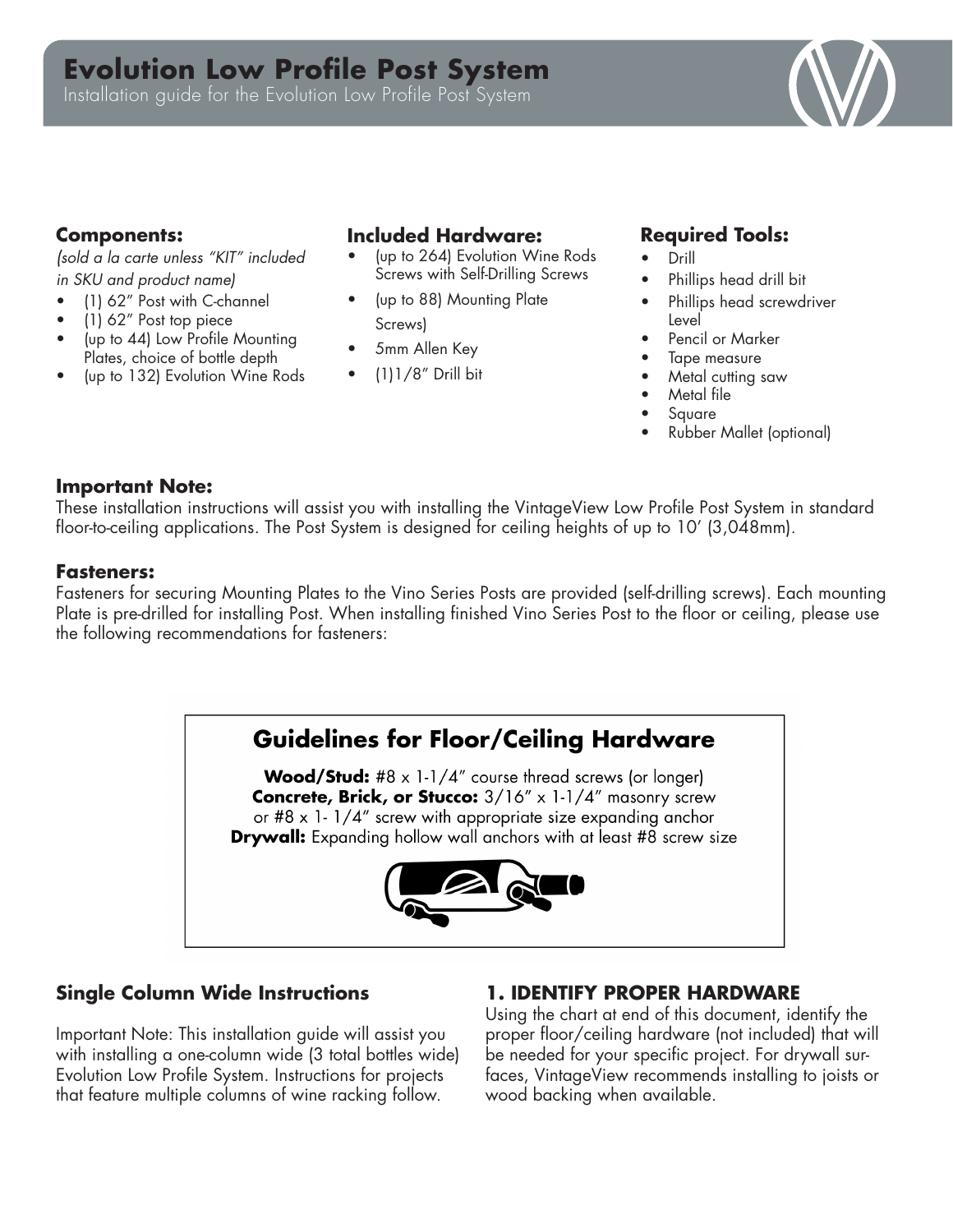

### **2. MEASURE AND MARK**

Measure the desired location's ceiling height. Lay one Post Top, interlaced, with one Post Bottom (c-Channel). Position the Post so that the measurement from top to bottom of the base plates equals your ceiling height.

Use a pencil or marker to mark any overlap on the bottom of the Post Top, which is the side that features a hollowed out opening. Do not mark/cut from the end with the C-Channel extruding out.

Repeat with second Post. Measure each posts' location as ceiling heights can vary.

## **3. CUT THE POSTS**

Using a Metal Cutting Saw, squarely cut each Post Top at the mark. Do not use abrasive saws as they may damage the finish.

## **4. CONNECT THE POSTS**

Slide each Post Top onto the C-Channel of each Post Bottom. It may require a Rubber Mallet to connect fully.

## **5. MARK MOUNTING PLATE HOLES**

Lay the first Low Profile Mounting Plate in the desired location on the first Post. Mark two (2) mounting hole locations. Mark the holes for the next Plate ensuring a minimum of 3-3/4" vertical clearance from one Plate to the next. Use a Level and a Square to ensure Plates are Level. Repeat on Second Post. Set the plates to the side.

## **7. PRE-DRILL MOUNTING HOLES**

Using the provided Drill Bit, pre-drill all marked mounting hole locations on both Posts.

## **8. BUILD THE WINE RACK ROWS**

Insert one Evolution Screw through the Low Profile Plate. Thread one Evolution Rod onto the Evolution Screw and fully tighten with provided 5mm allen key. Repeat for additional Rods, then close the wine rack row by repeating this step on an additional Low Profile Plate. Repeat for all Wine Rack Rows.

# **9. ATTACH RACKING TO FIRST POST**

Lay one Post flat on the ground with pre-drilled mounting holes facing up. Attach the first Wine Rack Row assembly to the lowest set of Mounting Holes using self-drilling screws (provided). Repeat this step by installing the next Wine Rack Row assembly into the highest set of Mounting Holes, then the middle set of Mounting Holes before repeating all other Wine Rack Row assemblies.

# **10. ATTACH RACKING TO SECOND POST**

Lay the second Post on the ground. Rotate the Post/ Wine Rack Row assembly into place on top of the second Post so the Low Profile Plates line up with the pre-drilled mounting holes. Fasten the bottom and top Wine Rack Row assemblies into the second post using self-drilling screws (provided). Once top middle and lowest Wine Rack Rows are attached to both posts, tilt the unit on its side and attach all additional Wine Rack Row assemblies.

## **11. MARK CEILING/ FLOOR MOUNTING HOLES**

Place the Low Profile System in the desired location. Ensure it is plumb with a level and mark the mounting holes on both the ceiling and the floor. Set the configuration aside and pre-drill any required pilot holes based on hardware selection.

## **12. INSTALL THE SYSTEM**

Stand the Low Profile System in the desired location and ensure it is plumb both front and back and side-toside with a level.

Secure each Post to the ceiling using two (2) of the appropriate fasteners (not provided) for each. Double check the Low Profile System is plumb and secure the Posts to the floor using two (2) of the appropriate fasteners (not provided).

*\*Make any necessary adjustments to plates.* 

## **13. ADD WINE**

Preferably the good stuff.

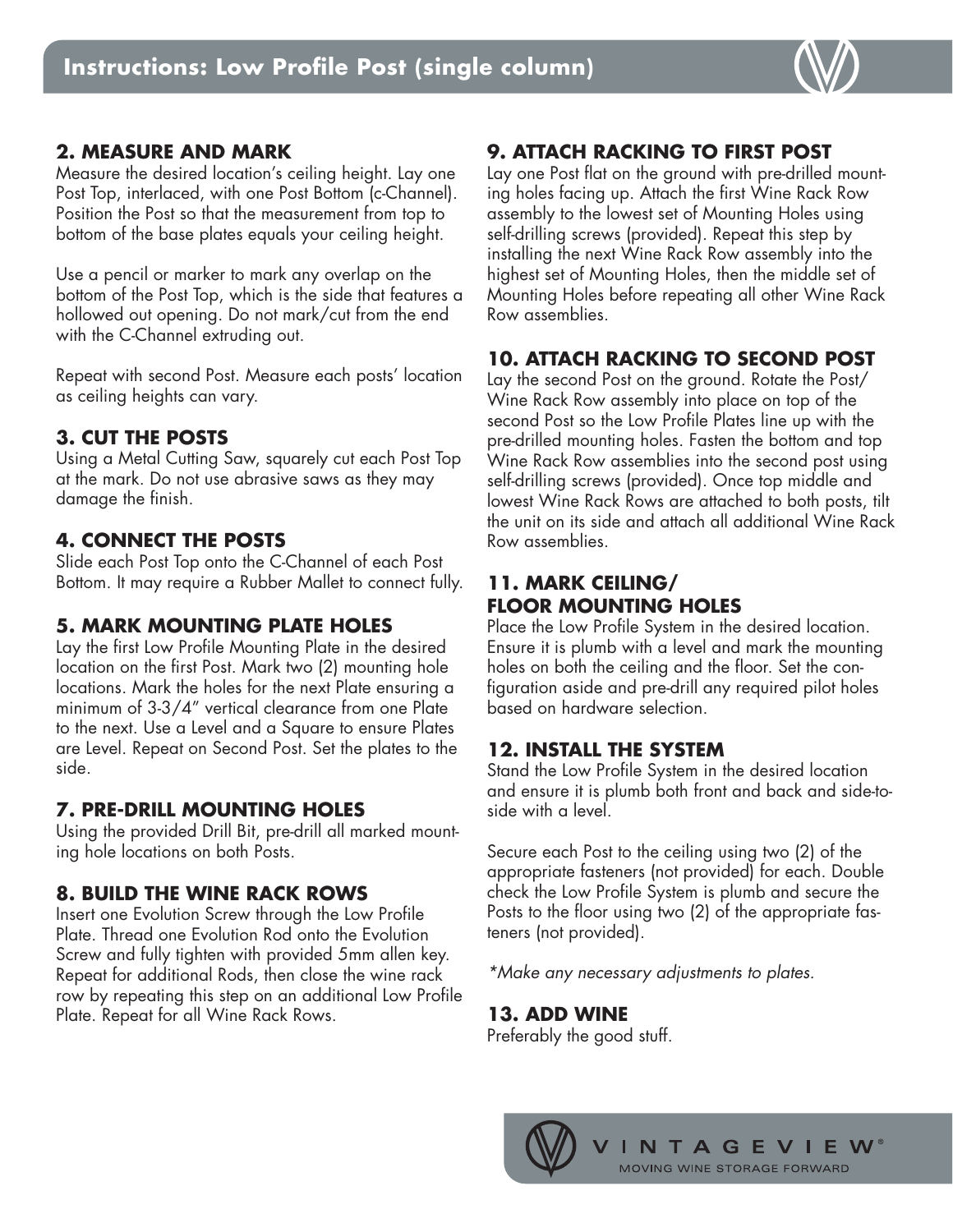

## **Multiple Columns Wide Instructions**

Important Note: This installation guide will assist you with installing multiple, connected columns of the Evolution Low Profile Post System configuration.

#### **1. IDENTIFY PROPER HARDWARE**

Using the chart at end of this document, identify the proper floor/ceiling hardware (not included) that will be needed for your specific project. For drywall surfaces, VintageView recommends installing to joists or wood backing when available.

#### **2. MEASURE AND MARK**

Measure the desired location's ceiling height. Lay one Post Top, interlaced, with one Post Bottom (c-Channel). Position the Post so that the measurement from top to bottom of the base plates equals your ceiling height.

Use a pencil or marker to mark any overlap on the bottom of the Post Top, which is the side that features a hollowed out opening. Do not mark/cut from the end with the C-Channel extruding out.

Repeat with second Posts. Measure each posts' location as ceiling heights can vary.

## **3. CUT THE POSTS**

Using a Metal Cutting Saw, squarely cut each Post Top at the mark. Do not use abrasive saws as they may damage the finish.

#### **4. CONNECT THE POSTS**

Slide each Post Top onto the C-Channel of each Post Bottom. It may require a Rubber Mallet to connect fully. Repeat for all Post sections.

## **6. MARK MOUNTING PLATE HOLES**

Lay the first Low Profile Mounting Plate in the desired location on the first Post. Mark two (2) mounting hole locations. Mark the holes for the next Plate ensuring a minimum of 3-3/4" vertical clearance from one Plate to the next. Use a Level and a Square to ensure Plates are Level. Repeat on all additional Posts. Set the plates to the side.

# **7. PRE-DRILL MOUNTING HOLES**

Using the provided Drill Bit, pre-drill all marked mounting hole locations on both Posts.

## **8. BUILD THE WINE WALL RACKING**

Insert one Evolution Screw through the Low Profile Plate. Thread one Evolution Rod onto the Evolution Screw and fully tighten with provided 5mm allen key. Repeat for additional Rods, then close the wine rack row by repeating this step one an additional Low Profile Plate. Repeat for all wine rack rows.

# **9. MARK CEILING/ FLOOR MOUNTING HOLES**

Place the first Post in the desired location. Ensure it is plumb with a level and mark the mounting holes on both the ceiling and the floor. Set the configuration aside and pre-drill any required pilot holes based on hardware selection.

# **10. INSTALL THE FIRST POST**

Stand the first Post in the desired location and ensure it is plumb both front and back and side-to-side with a level.

Secure the Post to the ceiling using two (2) of the appropriate fasteners (not provided). Double check the Low Profile System is plumb and secure the Posts to the floor using two (2) of the appropriate fasteners (not provided).

# **10. ATTACH RACKING TO FIRST POST**

Attach the first Wine Rack Row assembly to the lowest set of Mounting Holes using self-drilling screws (provided). Repeat this step by installing the next Wine Rack Row assembly into the highest set of Mounting Holes.

# **11. INSTALL THE SECOND POST**

Stand the second Post in the desired location and ensure it is plumb both front and back and side-to-side with a level. Ensure the Wine Rack Row assemblies line up in the proper locations.

Secure the Post to the ceiling using two (2) of the appropriate fasteners (not provided). Double check the